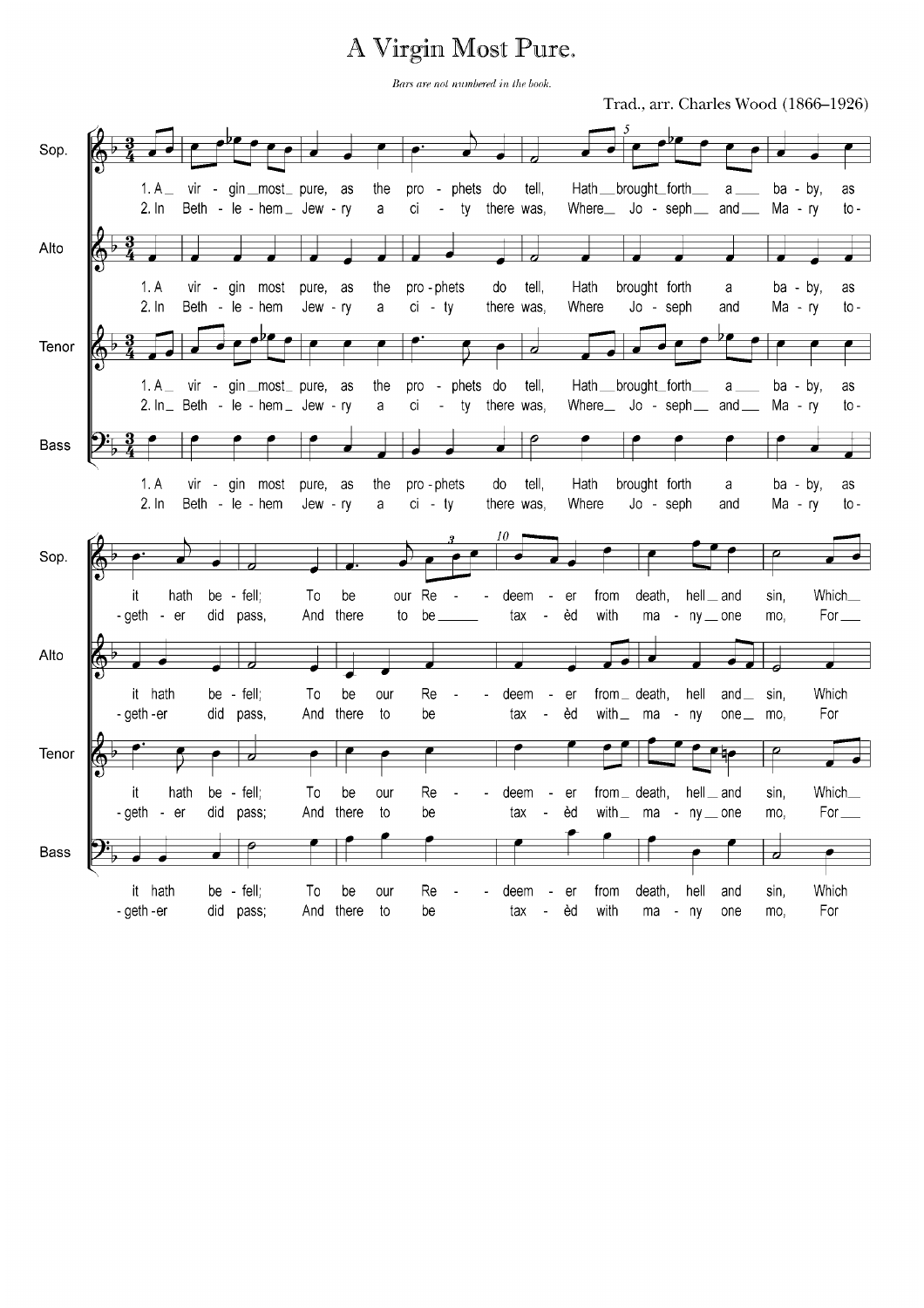WOOD (arr.), A Virgin Most Pure - 2